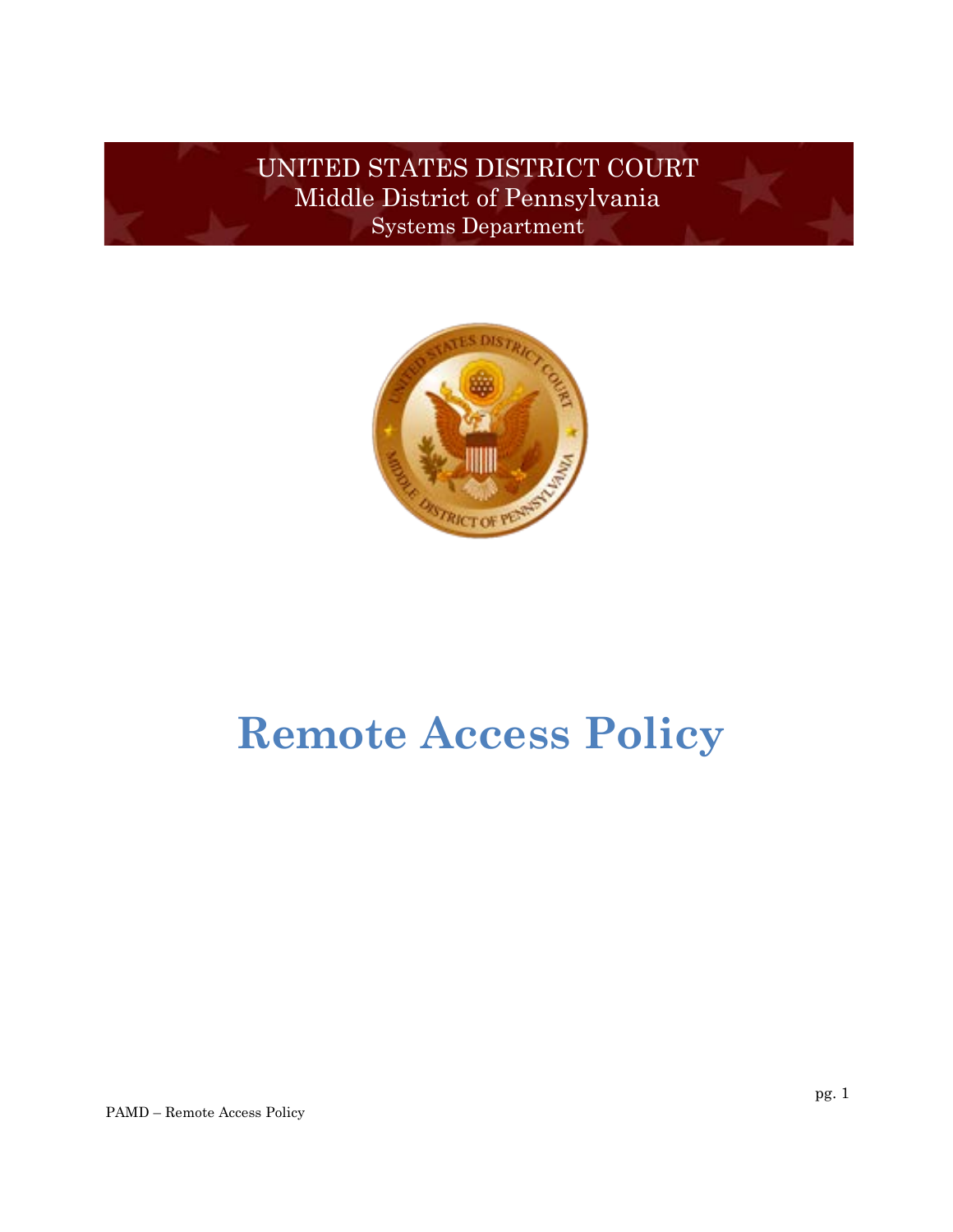## **Contents**

<span id="page-1-0"></span>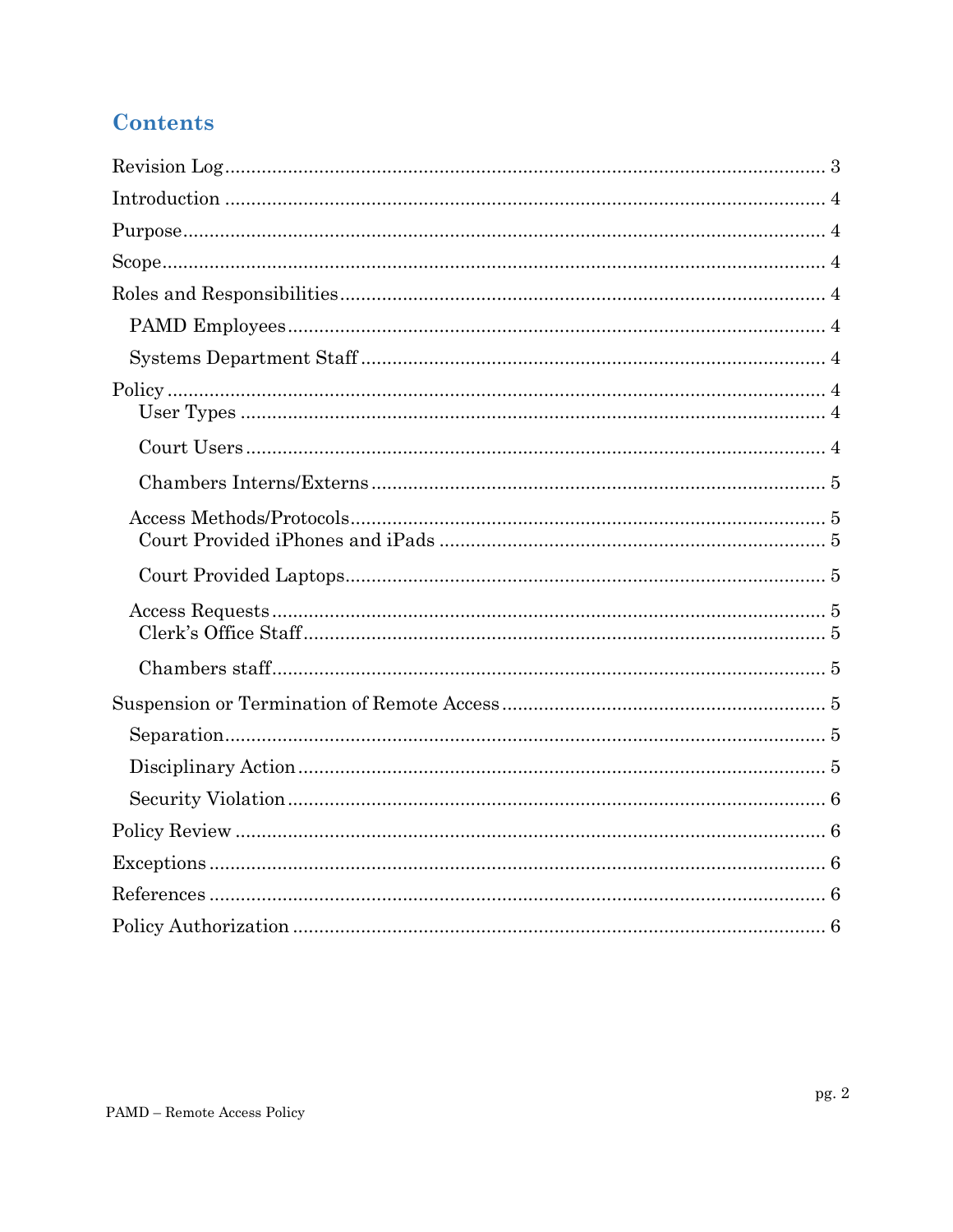# **Revision Log**

| Date       | Description                 | Editor |
|------------|-----------------------------|--------|
| Dec. 2019  | <b>Initial Policy</b>       | AL     |
| June. 2020 | Updated, signed and adopted | AL     |
|            |                             |        |
|            |                             |        |
|            |                             |        |
|            |                             |        |
|            |                             |        |
|            |                             |        |
|            |                             |        |
|            |                             |        |
|            |                             |        |
|            |                             |        |
|            |                             |        |
|            |                             |        |
|            |                             |        |
|            |                             |        |
|            |                             |        |
|            |                             |        |
|            |                             |        |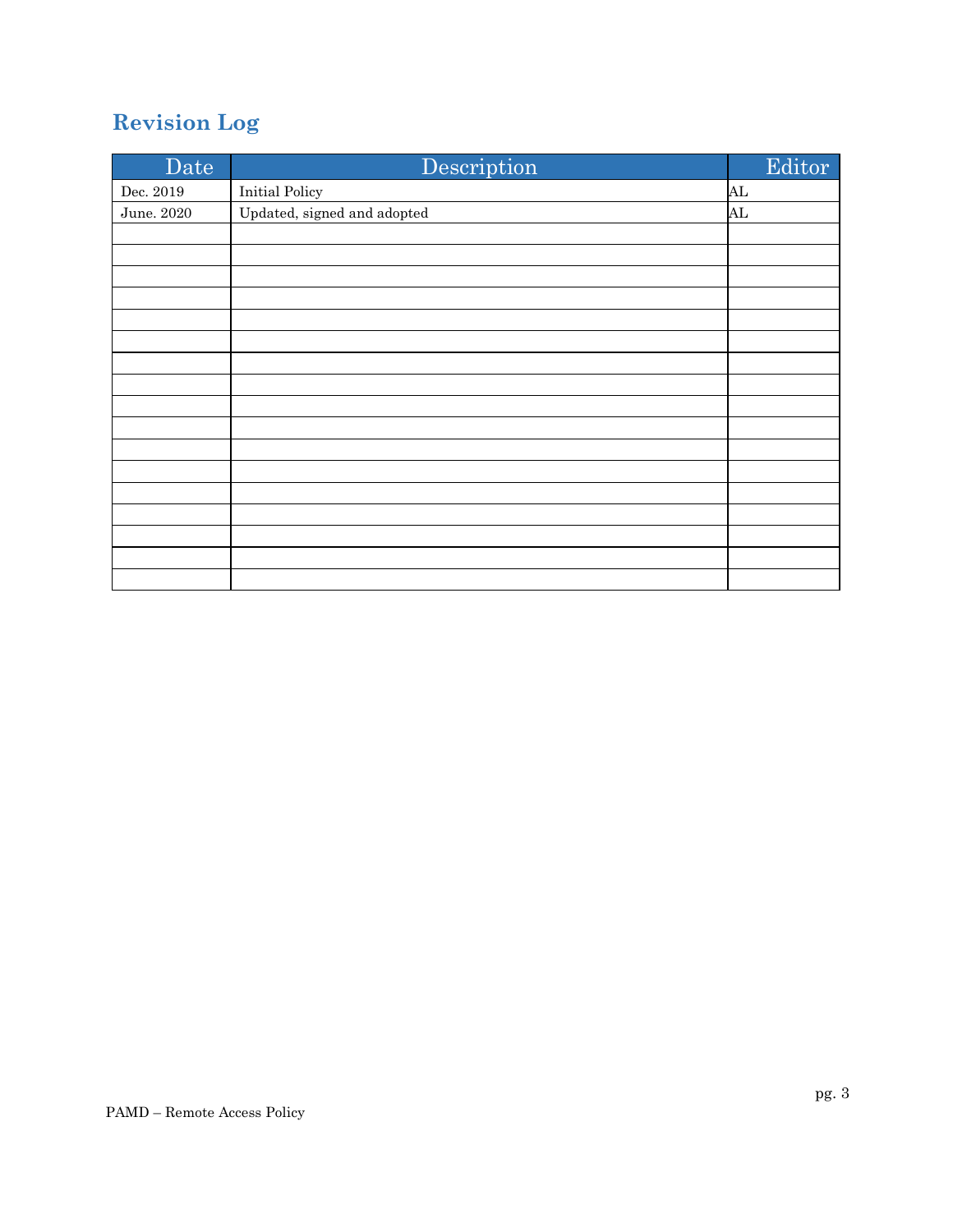## <span id="page-3-0"></span>**Introduction**

<span id="page-3-1"></span>The ability to complete work tasks while away from the office is an ever-growing necessity as travel and other functions require staff to be away from office and have safe access to the judiciary's Data Communications Network (DCN).

## <span id="page-3-2"></span>**Purpose**

To define the parameters on how users will remotely access judicial resources on the judiciary's Data Communications Network (DCN) while working away from the office using court provided equipment.

#### **Scope**

This policy applies to all PAMD staff and employees.

## **Roles and Responsibilities**

<span id="page-3-3"></span>PAMD Staff and Employees – Will abide by this policy, use judiciary Virtual Private Network (VPN) resources to remotely access the DCN, and to take all appropriate measures to safeguard judiciary IT assets as found in PAMD's Telework and IT security policies and procedures.

Systems Department Staff – Will establish National Active Directory (NAD) permissions for remote access to the DCN. Training will be provided to each user on how to use judiciary VPN software and remotely access the DCN.

## **Policy**

PAMD will utilize VPN security protocols provided by the Administrative Offices of the U.S. Courts (AO) for all remote access connections to DCN resources. Only court provided laptops, iPhones, and iPads will be allowed to remotely access the DCN (no personal equipment). There may be instances when IT staff will be required to remotely access the DCN using personal laptops, such as for emergencies and testing. In these instances, the upmost care will be used to ensure that the personal hardware being used is fully security compliant in accordance with PAMD's security policies, procedures, and best practices (e.g., court provided VPN, Cisco AnyConnect, Pulse Secure and two factor authentication application DUO, up to date OS patches and anti-virus software and other security suites).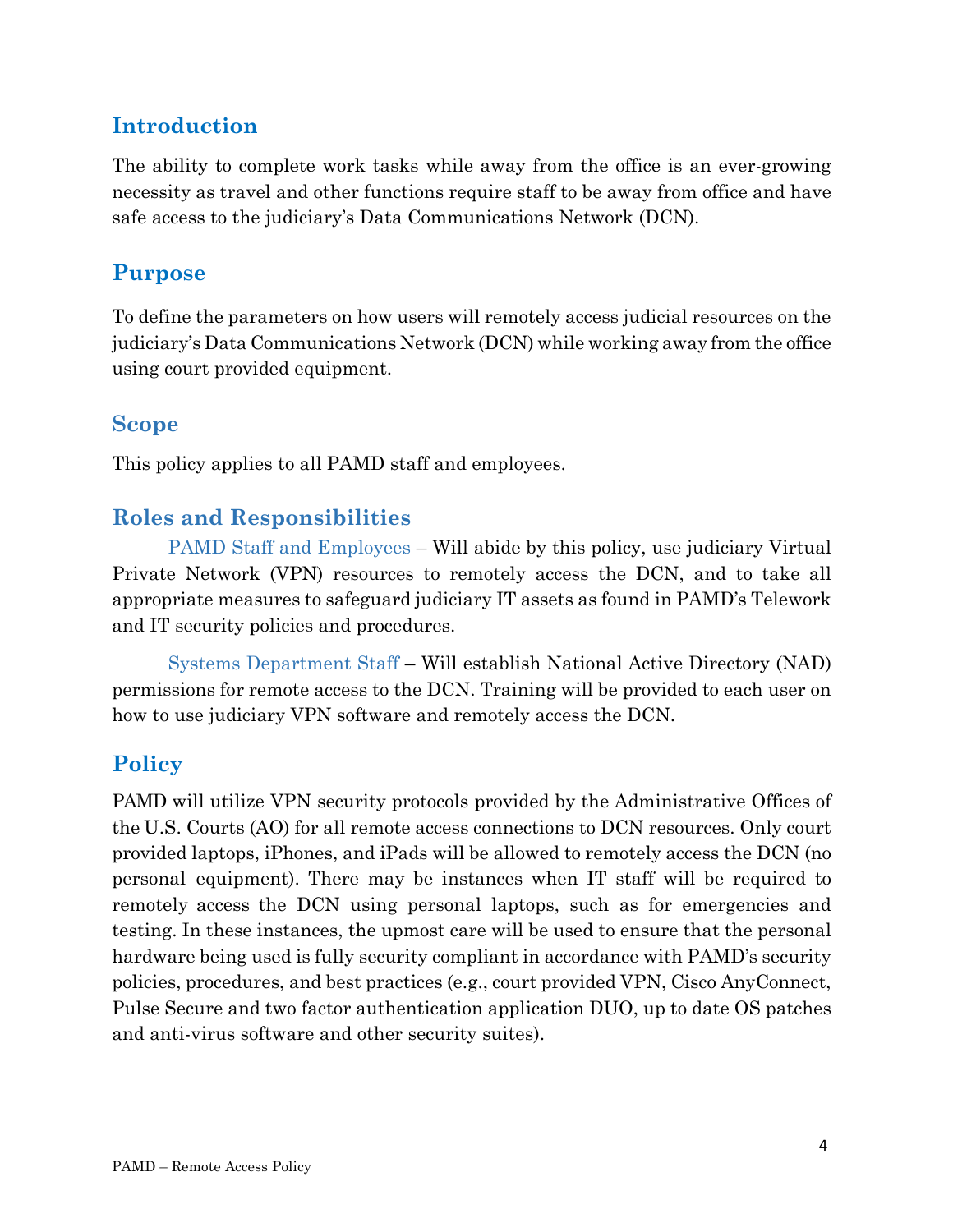#### **User Types**

Court Users - Are permitted remote access to PAMD and DCN resources upon telework approval by the Clerk of Court, the Chief Judge or Judge for chambers staff and Senior Managers for Support Offices. Employees and staff will be restricted to remotely accessing court resources using the judiciary approved methods/protocols defined below. Access to PAMD and DCN resources will utilize JENIE credentials and the judiciary DUO or Pulse Secure two-factor authentication VPN methods. Upon authorization, the Systems Department Staff will assist the user in setting up a VPN access profile.

Chambers Interns/Externs – Will not be provided remote access to the DCN because of security and repudiation concerns

#### **Access Methods and Protocols.**

The following access methods are approved and vetted for PAMD users to remotely connect to the PAMD's internal network and the DCN:

#### **Court Provided iPhones, iPads and Smart Devices.**

The Chief Judge, Clerk of Court, Chief Deputy Clerk and Systems Department Staff are authorized access to the DCN using court provided iPhones and iPads. This method will require a user to use approved VPN software, Cisco AnyConnect and or Pulse Secure application which enforces two factor authentications controlled by judiciary remote access servers. NAD and JENIE credentials must be used to access the DCN.

#### **Court Provided Laptops and Tablets.**

Approved employees will use only court provided laptops that have been specially configured and updated for using the judiciary VPN. No other remote access methods are allowed. Users are provided two choices of VPN software, either Pulse Secure or Cisco AnyConnect VPN protocols. Both applications enforce two factor authentications controlled by judiciary remote access servers. NAD and JENIE credentials must be used to access the DCN.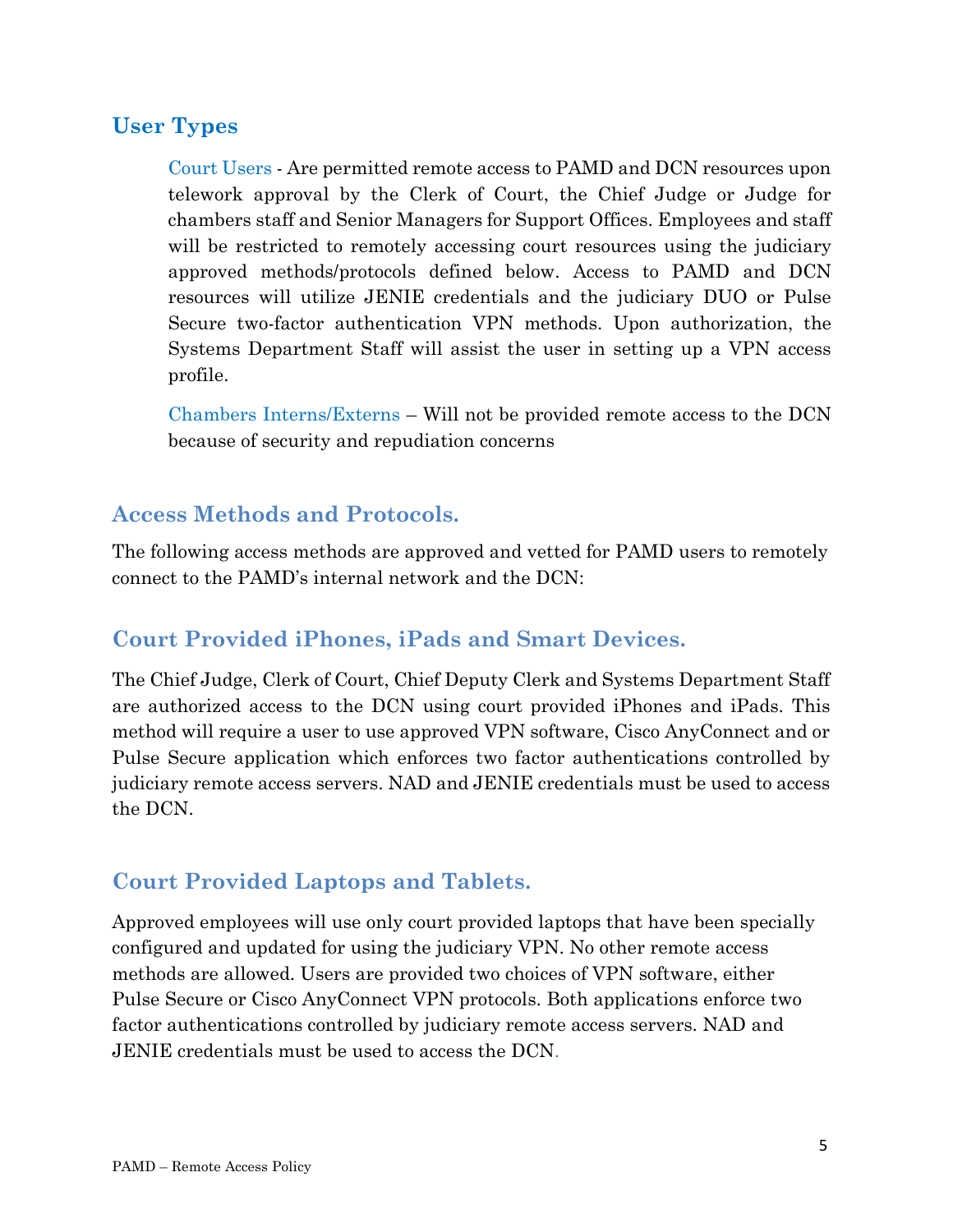### **Access Requests**

Clerk's Office Staff - Must have a completed (approved) PAMD'sTelework Agreement prior to remotely accessing the DCN. Upon approval by the Approving Authority, the Systems Department Staff will setup hardware and assist with the training of users if necessary.

Chambers Staff - Must have approval from the Judge or the Chief Judge for teleworking. Completed Telework Agreements can be signed by the Chambers Staff. Upon approval, the Systems Department Staff will setup hardware and assist with the training of users if necessary.

#### **Suspension or Termination of Remote Access**

Separation - Remote access must be terminated immediately in the event of separation of a user from the judiciary, for any reason. This is normally accomplished through National Active Directory.

Disciplinary Action - In certain circumstances, when disciplinary action is taken, it may also be necessary to suspend or terminate remote access privileges. The Clerk or Chief Judge will be the approving authority for this type of action.

Security Violation - If it is determined that a remote access user is not maintaining adequate security safeguards, as specified in *Guide to Judiciary Policy, Volume 15, Chapter 3 § 330.60.60.*

*[http://jnet.ao.dcn/policy-guidance/guide-judiciary-policy/volume-15-information](http://jnet.ao.dcn/policy-guidance/guide-judiciary-policy/volume-15-information-technology/ch-3-security#330_60)[technology/ch-3-security#330\\_60](http://jnet.ao.dcn/policy-guidance/guide-judiciary-policy/volume-15-information-technology/ch-3-security#330_60)* , and the situation is not quickly remedied when brought to the attention of the employee, remote access privileges will be suspended or terminated by the Clerk or Chief Judge. The IT Director or IT Security Officer or designee is authorized to immediately suspend remote access until further guidance is provided by the Clerk or Chief Judge.

#### **Policy Review**

The Clerk of Court/CUE, IT Director or designee will review this plan annually or upon events that warrant an earlier review.

#### **Exceptions**